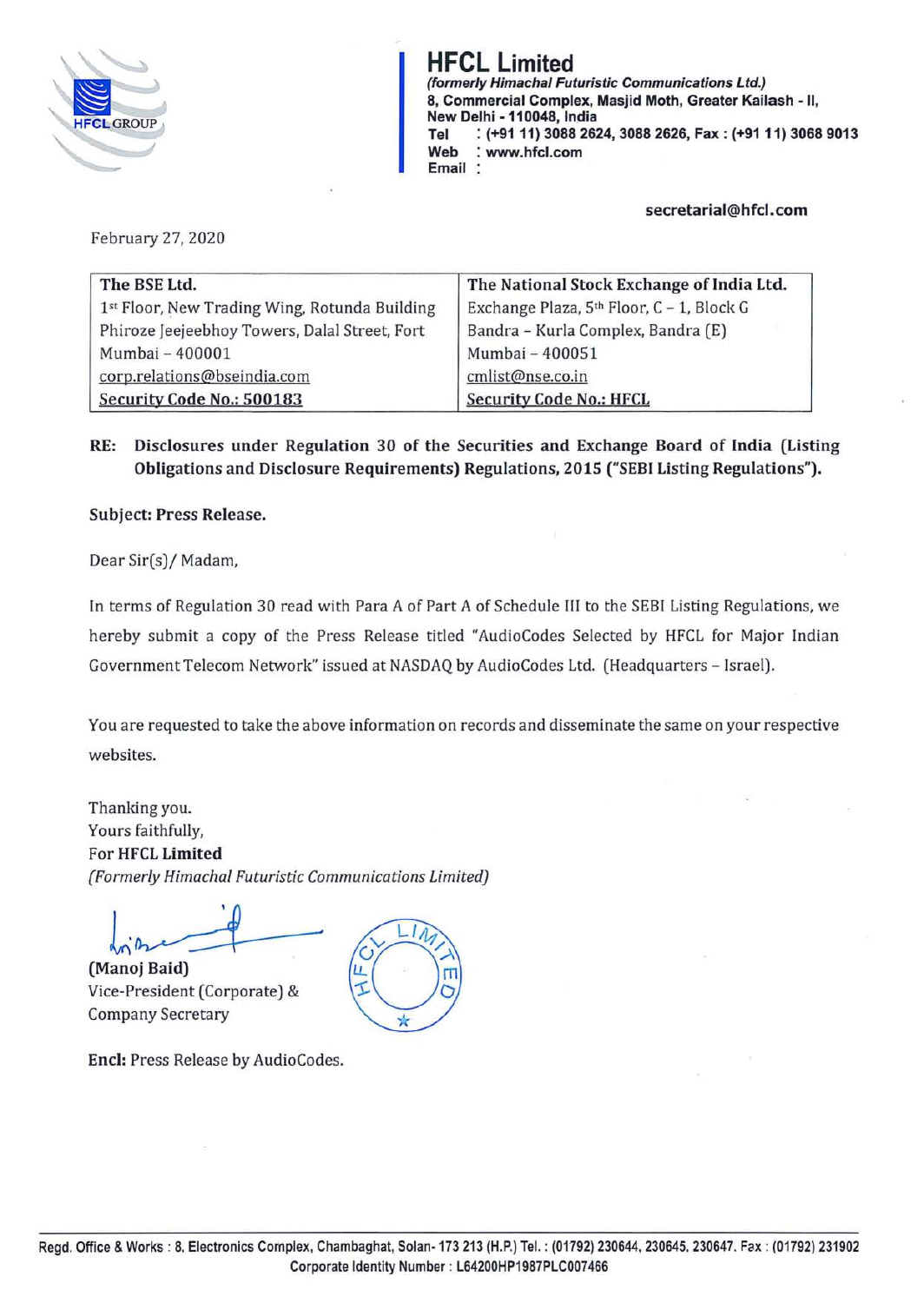# **D R A F T P R E S S R E L E A S E**

## **Company Contact IR Agency Contact**

Shirley Nakar - Orgad Director, Investor Relations AudioCodes Tel: +972-3-976-4000 [shirley@audiocodes.com](mailto:shirley@audiocodes.com)

Brett Maas, Managing Partner Hayden IR Tel: +1-646-536-7331 [Brett@haydenir.com](mailto:Brett@haydenir.com)

# **AudioCodes Selected by HFCL for Major Indian Government Telecom Network**

**Contract worth multimillion US dollars includes SBCs, gateways and IP phones as part of a nextgeneration all-IP network**

**Lod, Israel – February 19, 2020 - AudioCodes (NASDAQ: AUDC) Press Release**

## **Highlights**

- Leading Indian system integrator HFCL Ltd (formerly known as Himachal Futuristic Communications Ltd) selected AudioCodes to provide the voice access infrastructure for a next-generation telecom network for the Indian Army under the Network for Spectrum (NFS) project
- As part of the project, AudioCodes will deliver:
	- o Access [session border controllers](https://www.audiocodes.com/solutions-products/products/session-border-controllers-sbcs/) to connect users from the access network to the IMS network, while providing perimeter defense for the IMS core
	- $\circ$  Survivable call servers to facilitate local switching capability within a site in case of loss of connectivity with the IMS core
	- o [Media gateways](https://www.audiocodes.com/solutions-products/products/digital-and-analog-media-gateways/) for connectivity with legacy TDM platforms and networks
	- o [Analog gateways](https://www.audiocodes.com/solutions-products/products/digital-and-analog-media-gateways/mediapack-1xx/) enabling integration with legacy analog phones and fax machines
	- $\circ$  Desktop [IP phones](https://www.audiocodes.com/solutions-products/products/ip-phones/) delivering a high definition calling experience for end users
- AudioCodes will provide professional services and support for several years after the initial deployment

## **Details**

AudioCodes, a leading vendor of advanced voice networking and media processing solutions for the digital workplace, today announced that it has been selected by leading Indian system integrator, HFCL Ltd, to supply voice access infrastructure components and devices for a multimillion US dollar, next-generation IP-based communications network to be rolled out by the Indian Army. AudioCodes' field-proven [session border controllers](https://www.audiocodes.com/solutions-products/products/session-border-controllers-sbcs/) (SBCs) and [media](https://www.audiocodes.com/solutions-products/products/digital-and-analog-media-gateways/)  [gateways](https://www.audiocodes.com/solutions-products/products/digital-and-analog-media-gateways/) (digital and analog) will ensure smooth connectivity with existing voice platforms and external public networks, while its [high-definition desktop devices](https://www.audiocodes.com/solutions-products/products/ip-phones/) will offer users a high-quality calling experience. As part of the project, AudioCodes will provide professional services and support for several years after the initial deployment.

"We are delighted to be partnering with AudioCodes in this prestigious communications project for the Indian Army," commented Jitendra Chaudhary, President HFCL. "AudioCodes' voice technology expertise coupled with its vast experience in deploying major IP-based voice networks makes it the perfect vendor for delivering a high-quality voice